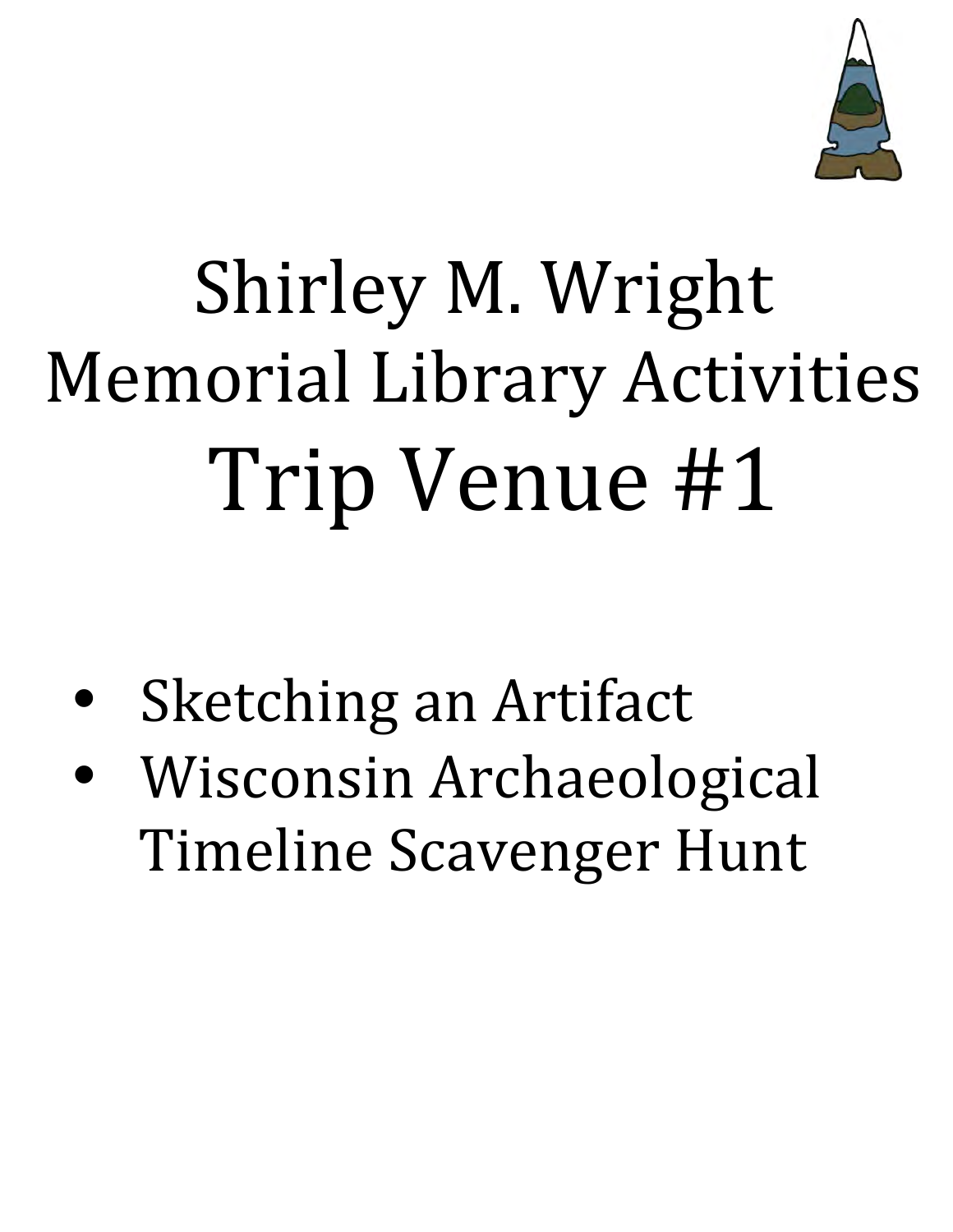# **Sketching an artifact**

# **Objectives**

Students will learn to make observations and inferences about authentic artifacts from Wisconsin. They will compare tools, past and present, to develop ideas about how people may have used tools to subsist (make a living) in Wisconsin for thousands of years.

## **Method**

Students will sketch an artifact from the Shirley M. Wright library display and answer questions about the object of their choosing.

# **Materials**

Associated worksheet, writing utensils, clipboard, attached artifact guide found in the library exhibit.

**Grades**: K-4

**Subject Areas:** Social Studies **Duration:** one class period **Group Size:** 2-3 students **Setting:** Shirley M. Wright Library **Standards met:** Social Studies: B.4.1, D.4.5, Literacy: W.4.2b, W.4.2d **Associated materials:** Sketching an artifact worksheet, artifact exhibit guide

# **Background**

Background and timeline of past peoples who have inhabited Wisconsin

http://mvac.uwlax.edu/PreEurope anPeople/ 

A guide to various types of projectile points: 

*http://mvac.uwlax.edu/pastcultures/point-guide/*

# **Key Terms**

**artifact**: any object that was made, modified, or used by people.

- **ceramics**: pottery, fired clay. Ceramics were used for dishes, as cooking pots, for storing things, etc.
- **potsherd:** a broken fragment of a whole ceramic pot.

**temper:** a material that is intentionally added to clay to make it easier to sculpt. Adding temper to clay prevents a pot from exploding during the firing process because it allows the clay to expand. Common tempers found in Wisconsin prehistoric pottery include crushed rock, sand, shell, and "grog" (broken pieces of pots crushed up and used as temper for other pots.)

# **Procedure**

To start the activity, orient the students to the display case. Give them a brief explanation of what is in the case:

- an illustrated timeline of past peoples who lived in Wisconsin is found on the top shelf.
- an introduction to excavation and the archaeological process is on the bottom left.
- and an explanation of the Mississippian sites in Trempealeau can be found on the bottom right.

Explain that an artifact is something that was made or used by a person. Working in groups of 2-3, students will spend a few minutes looking at the artifacts in the case. Point out several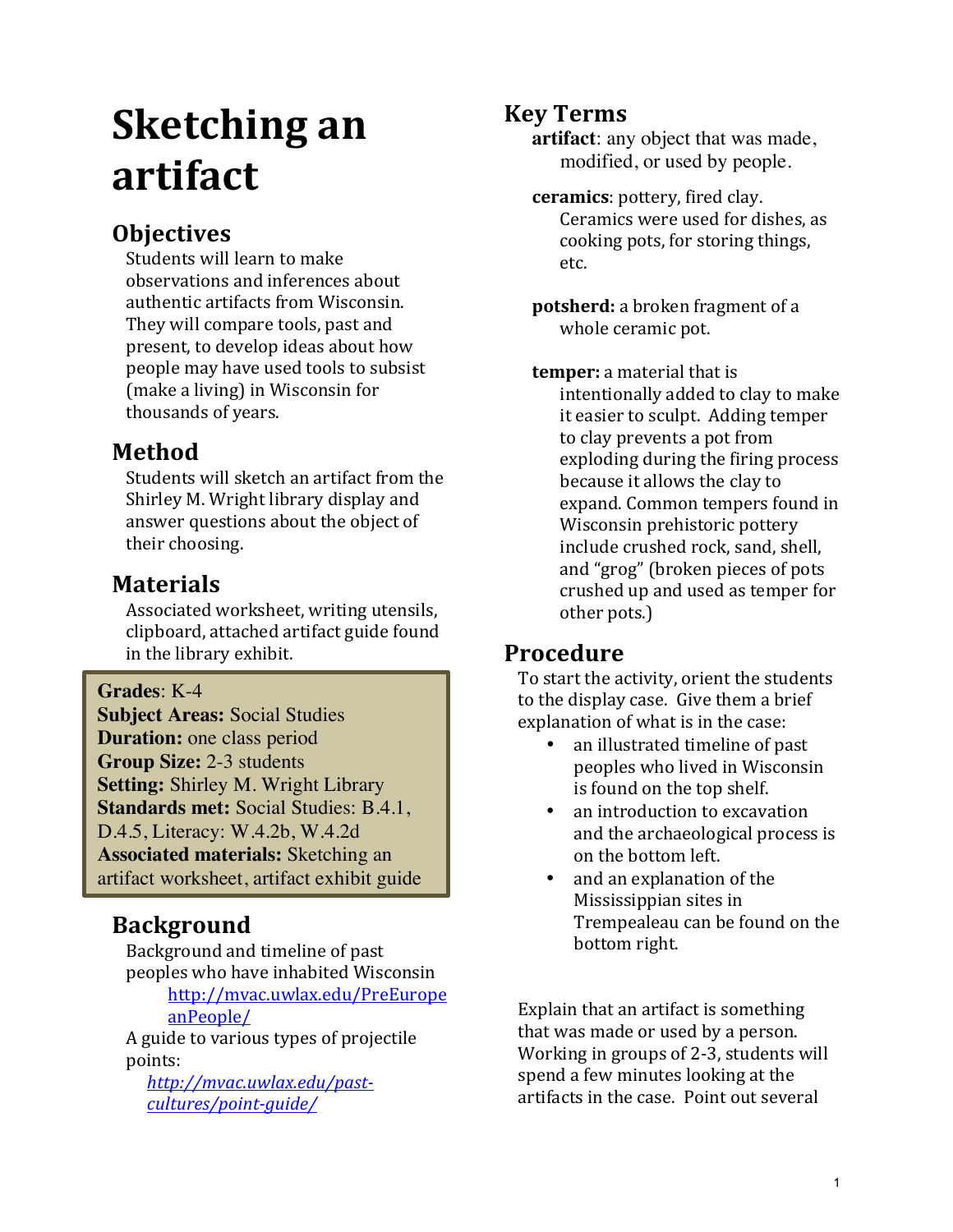and ask the students to hypothesize about how the artifacts may have been used. 

Now split the class in half. One group will complete the first activity listed below and the other will work on the second. This will allow more space in front of the display. Once each group has finished their activity, swap the groups so each student will get a chance to do both.

- 1. Activity 1: Ask the groups to choose an artifact (excluding the bottom left section). Have each student sketch an object from the display onto their worksheets and complete the accompanying questions with their partners based on their observations.
- 2. Activity 2: Using the second included worksheet, have students try to match images of modern tools with ancient ones.

Give them about 20 minutes to complete this activity.

Reconvene as a class and chose a few groups to present what they learned about ther artifact. Let them explain their hypotheses about the purposes for which the artifact may have been used. Use the included artifact description to help explain any questions. You can also find this mounted above the exhibit.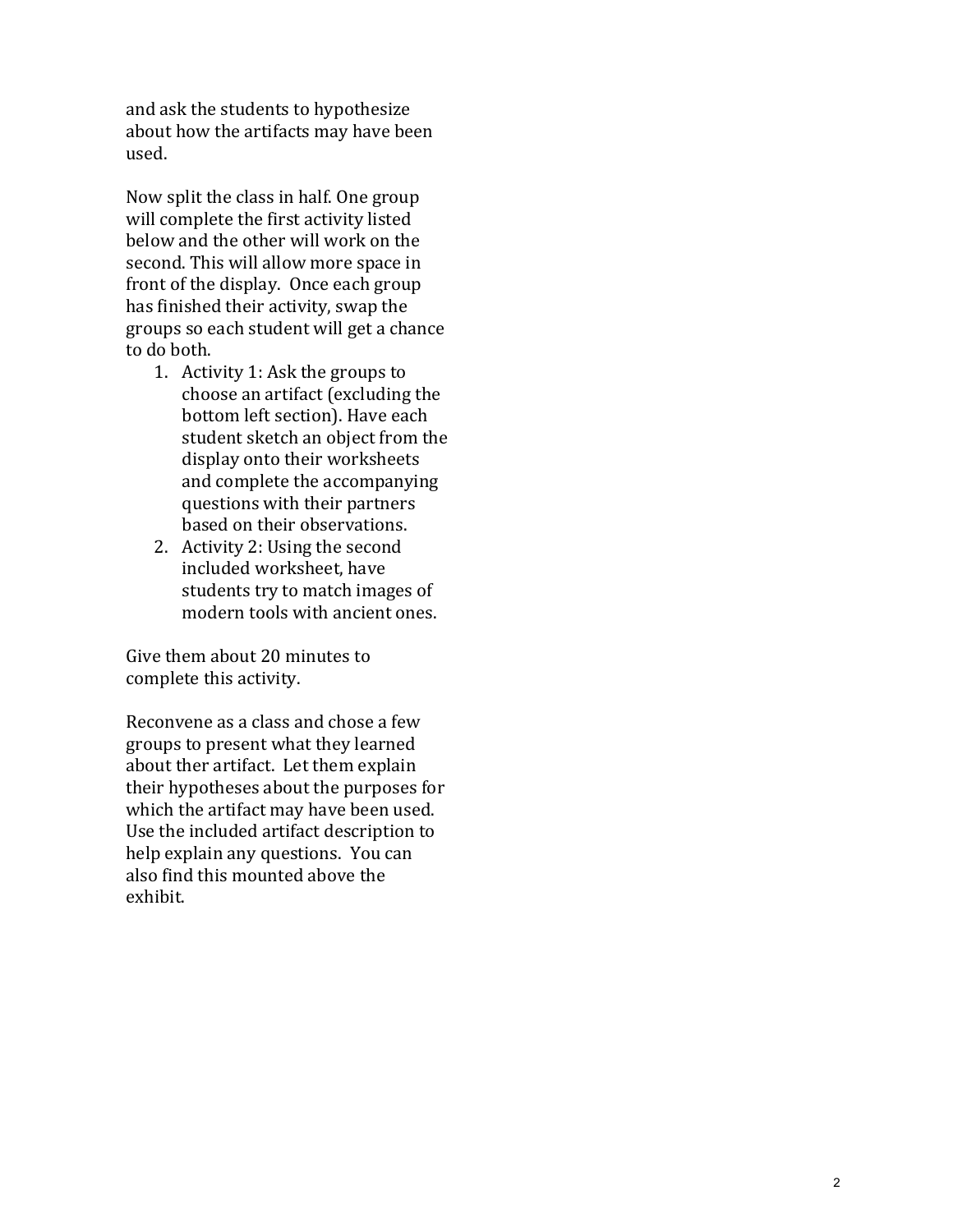# **Sketching an Artifact**

**Draw** the artifact.  $\blacksquare$ 

|                                                                                  |  | <b>Background</b> about the artifact (use the information from the display): |  |                                                    |  |  |
|----------------------------------------------------------------------------------|--|------------------------------------------------------------------------------|--|----------------------------------------------------|--|--|
|                                                                                  |  | Which culture period is it from? (circle one) PaleoIndian Archaic            |  |                                                    |  |  |
|                                                                                  |  |                                                                              |  | Woodland Oneota Mississippian Contact Contemporary |  |  |
|                                                                                  |  |                                                                              |  |                                                    |  |  |
| <b>Describe</b> the artifact:                                                    |  |                                                                              |  |                                                    |  |  |
|                                                                                  |  |                                                                              |  |                                                    |  |  |
|                                                                                  |  |                                                                              |  |                                                    |  |  |
| What is its texture? Does it look rough or smooth? Is it bumpy?                  |  |                                                                              |  |                                                    |  |  |
|                                                                                  |  |                                                                              |  |                                                    |  |  |
|                                                                                  |  |                                                                              |  |                                                    |  |  |
| Use:                                                                             |  |                                                                              |  |                                                    |  |  |
|                                                                                  |  |                                                                              |  |                                                    |  |  |
|                                                                                  |  |                                                                              |  |                                                    |  |  |
| Have you ever seen an object like this before? _________________________________ |  |                                                                              |  |                                                    |  |  |
|                                                                                  |  |                                                                              |  |                                                    |  |  |
|                                                                                  |  |                                                                              |  |                                                    |  |  |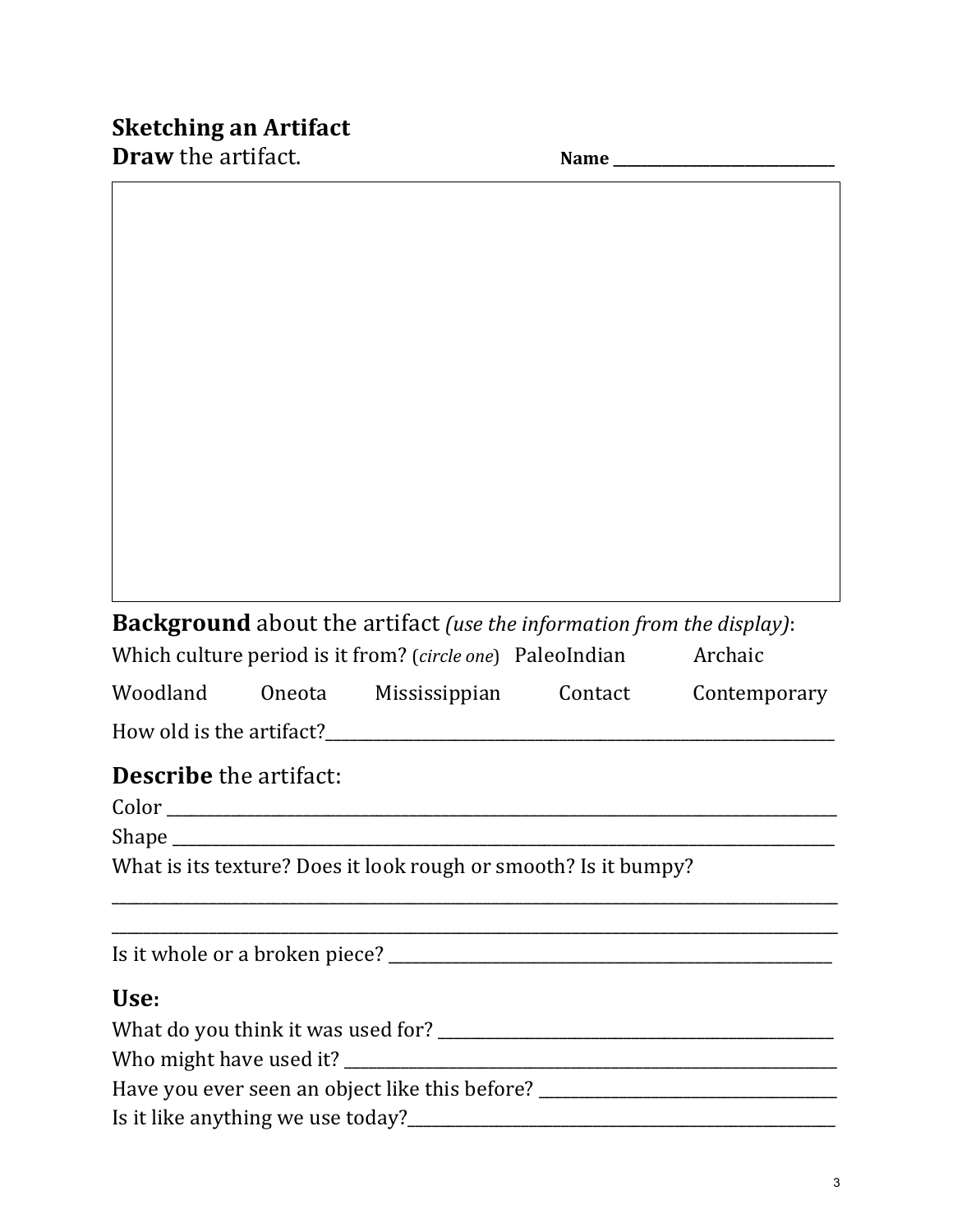# **Modern vs. Ancient Technologies.**

*Match the modern and ancient tools that might have been used for the same tasks.*







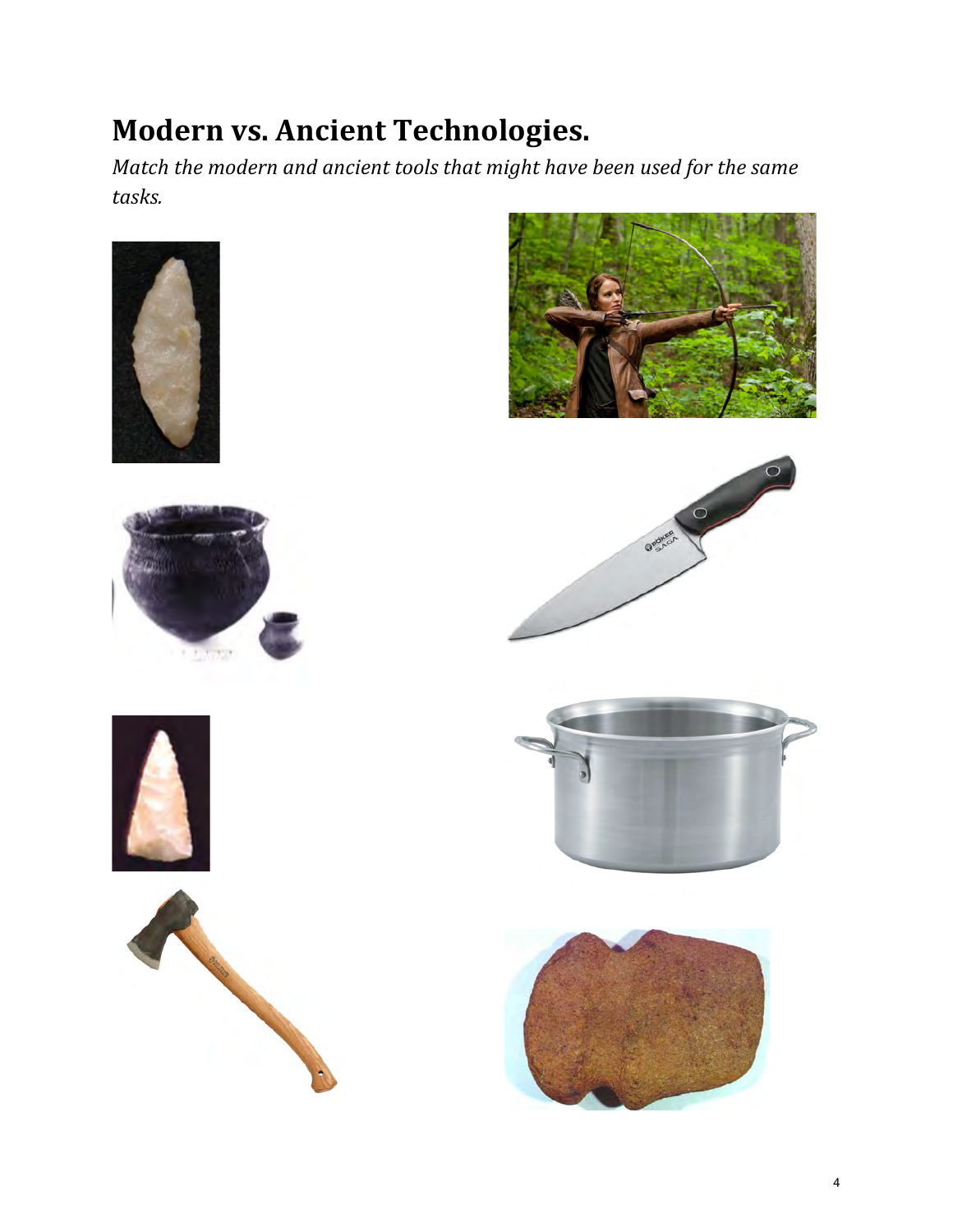- 1. Spokeshave (for straightening arrow shafts), spokeshave/graver tool (for incising bone)
- 2. Hide scraper $<sup>1</sup>$ </sup>
- 3. Clovis spear point (13,000 years old)
- 4. Dovetail spear point (9,000 years old)
- 5. Biface made of Cochrane chert<sup>2</sup>
- 6. Fully grooved axe head  $1^{84}$
- 7. Nutting stone for cracking nuts
- 8. Charred hickory nuts
- 9. Stone drill
- 10. Raddatz side-notched point
	- (5,000 years old)
- 11. Durst point (3,000 years old)
- 12. Copper point and raw copper
- 13. Middle Woodland pottery sherds (rocker stamped [top left], dentate stamped [top right], cord-wrapped stick with nodes or bosses [bottom]
- 14. Matting needle for making cattail and reed mats
- 15. Sheet copper and rolled copper bead
- 16. Waubesa spear point (2,500 years old)
- 17. Snyder spear point (1,800 years old)
- 18. Madison triangular arrowhead  $(1,300$  years old)<sup>1</sup>
- 19. Stone drill
- 20. Hide scraper made of Knife River Flint from North Dakota $^1$
- 21. Silicified sandstone biface and stone flakes
- 22. Hixton silicified sandstone Madison Triangular arrowheads<sup>1</sup>
- 23. Hide scraper made of Hixton silicified sandstone<sup>1</sup>
- 24. Sandstone bar abrader for straightening arrow shafts
- 25. Stone celt (ungrooved axe head)
- 26. Oneota tool-trailed pottery (700 years old)
- 27. Catlinite (pipestone) pipe fragment with bird tail design<sup>2</sup>

 $1$ On loan from John Ebersold  $1$ 

 $3$ On loan from Kim Ganz  $4$ 

- 28. Catlinite projectile point
- 29. Charred corn kernels
- 30. Copper bird pendant<sup>2</sup>
- 31. Stone drill bit
- 32. Historic catlinite pipe with cross-hatched design
- 33. Jesuit ring (replica) recovered from Perrot State Park excavations (1700s)
- 34. Kaolin pipe
- 35. Metal fur trade knife
- 36. Historic trade beads (reproductions, 1700s-1800s)
- 37. French gun flints
- 38. Fur trade era "voyageur cup" made of wood with turtle design
- 39. Catfish Days button
- 40. Perrot State Park wood plaque
- 41. Great River State Park Trail patch
- 42. Charred corn cob
- 43. Stone hoe made of Mill Creek chert and hoe re-sharpening flake
- 44. Squash seeds and Mississippi River clam shell
- 45. Mississippian pottery sherds (black burnished or polished sherd [top left] and red-slipped or painted sherds [bottom left] and right] imported to Trempealeau from Cahokia
- 46. Mississippian knife made of High Ridge chert from Missouri
- 47. Stone (lithic) core and large flake tool made of Crescent Hills Burlington chert from Missouri and imported to Trempealeau
- 48. Shell bead and stone micro-drills for making shell beads
- 49. Flakes of Ste. Genevieve ("root beer chert") and Mill Creek chert from the American Bottom imported to Trempealeau
- 50. A variety of finely crafted Mississippian projectile points [trinotched variety on the left]
- 51. Mississippian stone celt (axe) found near Trempealeau Hotel<sup>3</sup>

<sup>2</sup>On loan from Todd Lakey

#### <sup>4</sup> Found by Emery McDonah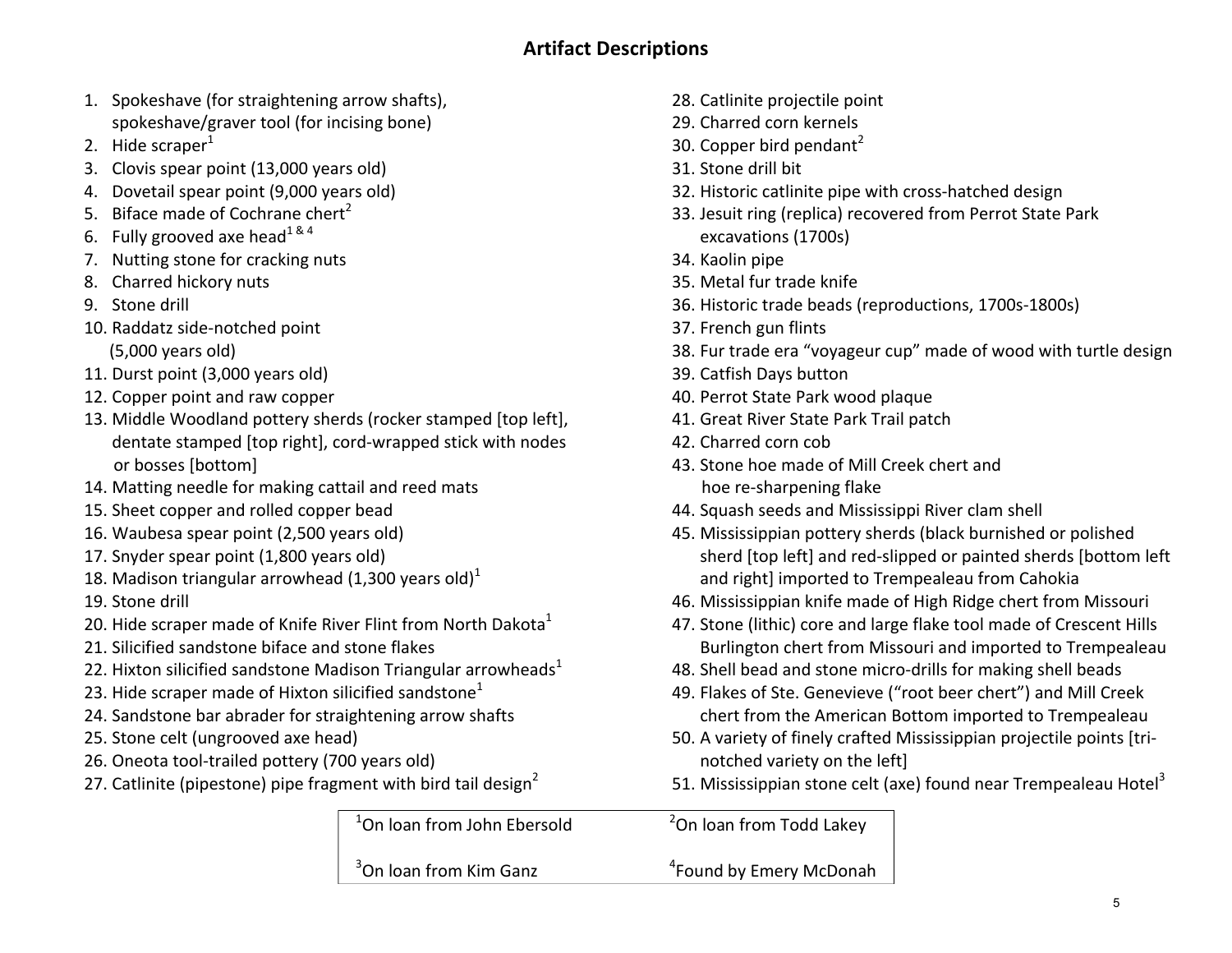# **Wisconsin Archaeological Timeline Scavenger Hunt**

# **Objectives**

Students will learn about the process of use and disposal of objects, which is a major component of what archaeologists study. Students will reconstruct a ceramic pottery vessel using sherds (small, broken pieces of pottery) to demonstrate:

- 1. how some pots can be reconstructed once they've been discovered by archaeologists; and
- 2. that even small pieces of objects are significant and can tell us a lot about the past.

Students will identify changes in the lifestyles, diet, technology, and tools that people used over time. They will relate objects from their lives to those of their peers and then make comparisons with artifacts used by ancient people. They will discuss how cultural differences are often related to different lifestyles. 

#### **Grades**: K-4

**Subject Areas:** Science, Social Studies **Duration:** three 45-minute class periods **Group Size:** Part 2: 2-3 students **Settings:** (1) classroom, (2) Shirley M. Wright Memorial Library **Standards met:** *Science*: D.4.2, E.4.7, H.4.1; C.4.2, E.4.8, *Social Studies:* A.4.4, B.4.1, B.4.4, E.4.2, E.4.7, E.4.13, *Literacy*: RI.4.7, W.4.1a-d **Associated materials:** Wisconsin Archaeological Timeline worksheet, Ancient Pottery example sheet, clipboards

# **Materials**

Part 1: paper, small ceramic flowerpots for each student (you can get a pack of 3 for \$1 at the Dollar Store), markers or paint, an old pillowcase, a hammer, scotch tape. 

Part 2-3: Associated worksheet, access to a chalk or whiteboard for extension discussion, clipboards or other hard surfaces to write on. (optional)

# **Background**

Archaeologists study the human past by discovering objects left behind by people. These "artifacts" (anything made or used by a person) can tell us a lot about the kinds of activities that people engaged in, and can even tell us about the time of year a site was occupied. For more background about the process of archaeology, visit this link http://mvac.uwlax.edu/ProcessArch/ on the Mississippi Valley Archaeology Center's (MVAC's) website.

#### **Key Terms:**

- artifact: an artifact is something that was made, modified, or used by people.
- **feature**: a human-made mark on the landscape that indicates where things like a garbage dump, storage pit, house stain, or fireplace once existed.
- **archaeologist**: a scientist who studies the human past by examining the things (e.g., artifacts, features) that people left behind or threw way.
- **culture:** a set of learned beliefs, values, and behaviors— a way of life— shared by members of a society.
- **ceramics**: pottery, fired clay. Ceramics were used for dishes, as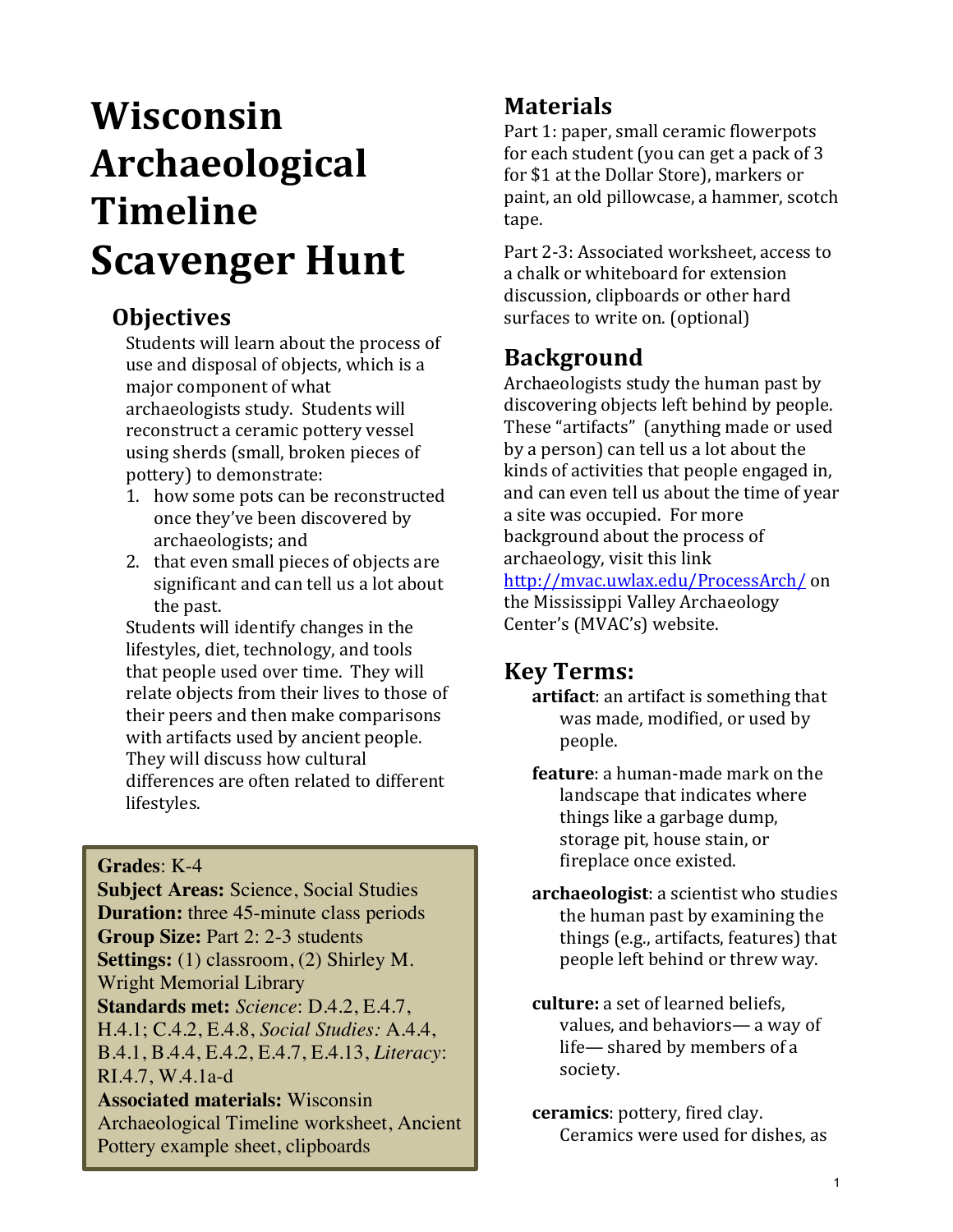**hypothesis:** an educated guess that is testable by experimentation.

**temper:** a material that is intentionally added to clay to make it easier to sculpt. Adding temper to clay prevents a pot from exploding during the firing process because it allows the clay to expand. Common tempers found in Wisconsin prehistoric pottery include crushed rock, sand, shell, and "grog" (broken pieces of pots crushed up and used as temper for other pots.)

### **Procedure**

This is a three-part activity consisting of a

- 1. preliminary activity to be completed in the classroom.
- 2. secondary part that will take place at the Shirley M. Wright Memorial Library exhibit space.
- 3. final extension to be performed after you are back in the classroom.

#### PART<sub>1</sub>

For the initial part of the activity, students will individually decorate flowerpots using markers or paint, smash them, and then try to put them back together. This part of the activity is intended to help the students realize that potsherds are pieces of a larger pottery vessel, and will provide some context for the students to better understand the artifacts in the library display case and for what  $p$ urpose(s) they may have been used.

Introduce the activity by showing pictures of ancient pottery. Ask the students why (for what purposes) people might have used the pots. Show pictures of modern pots and pans, dishware and tupperware and explain that ancient people used pots in the same way we use these modern containers today.

To start the activity, give each student a small  $(2")$  flowerpot and a piece of paper.

1. Ask them who will use their pot: a family, a public figure such as a mayor or a celebrity? 2. Ask how they will decorate their pot: with symbols that have meaning to them or to others, or with geometric designs?

Tell them to sketch their chosen design on paper. After they have sketched their design, let your students decorate their own flowerpot in anyway they would like with markers or paint.

When the pots are completed and dry, have each student bring you their pot. Place the pot in a pillowcase and gently tap with a hammer to break into 5-10 pieces. Give the broken pieces back to the student. Tell the students to imagine that 1,000 years have passed and that they are archaeologists digging the site where these potsherds are found. Ask them if they think they could put the pot back together from its pieces. Give them some scotch tape and let them give it a try. Instruct them to tape both sides of the pot, on the inside and outside, so that it stays together.

After 10 minutes or however much time you feel is appropriate for your group, have the students pause for discussion. Ask their thoughts about the activity. Was it hard or easy? Would it be easier or more difficult to put the pot together if some of the pieces were missing? How about if pieces of their pot and their neighbor's pot were mixed together? Would that make it more difficult to figure out which pieces go with which pot? What clues might help you to know the shape of the pot if you only had one piece? Explain that archaeologists rarely find complete pots and often only find a few pieces of it.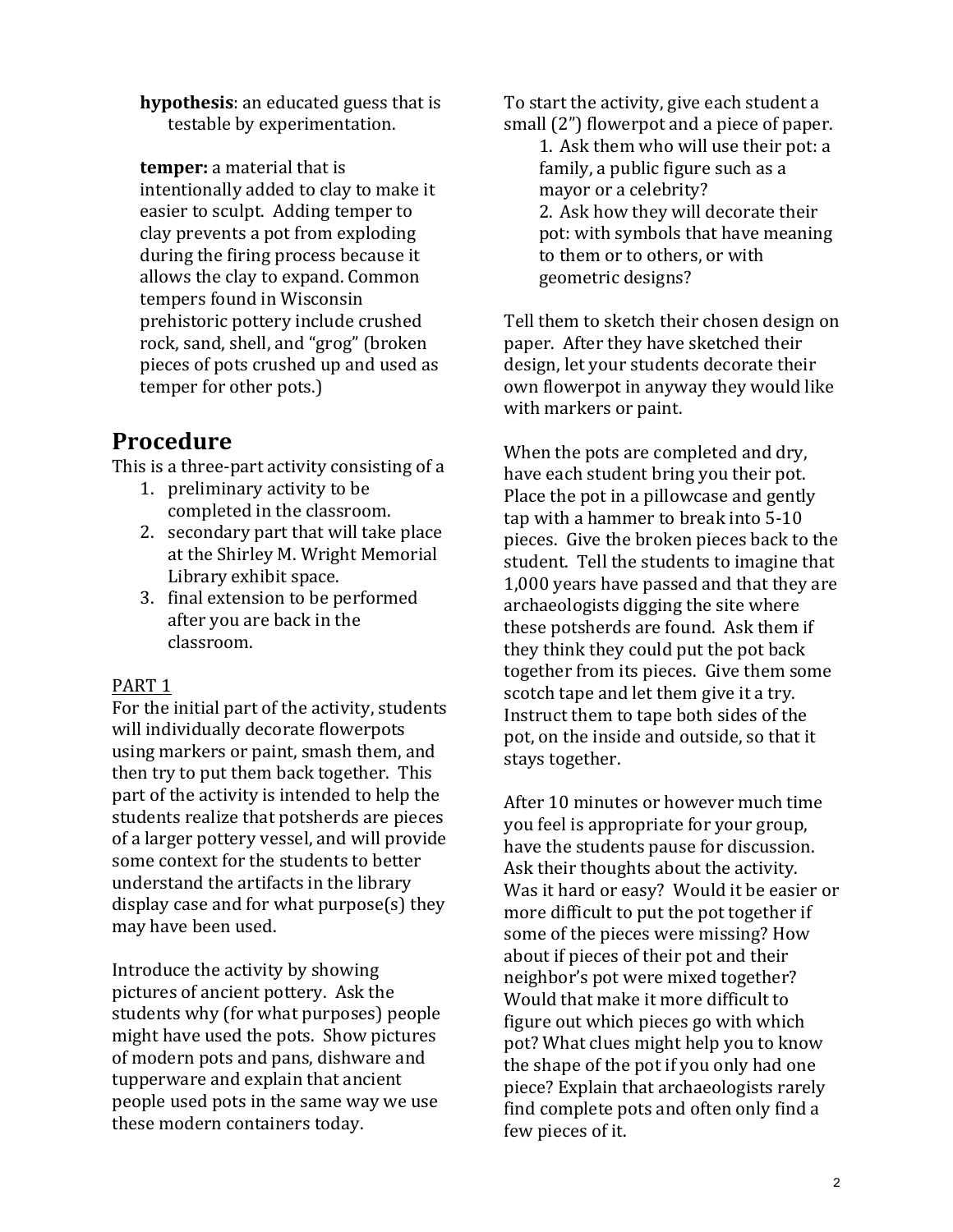#### PART<sub>2</sub>

Begin with a preliminary discussion to introduce the meaning of the term "artifacts" and their significance for archaeological research. This could even be done on the way to the library. Ask students to name objects or tools they use every day. Give an explanation of **artifacts** as objects that are left behind by people- things that humans made, modified or used- the main clues that archaeologists unearth to learn about how ancient people lived.

Once at the Shirley M. Wright Memorial Library, orient the students to the display case and explain that the tools and pieces of pottery in the timeline section of the exhibit (top shelf) were used by people that lived in Trempealeau and other areas of Wisconsin thousands of years ago. Distribute the worksheets and clipboards and instruct the students to split into groups of 2 or 3. Give them about  $15$ minutes to work with their partner(s) to choose 2 culture period sections (PaleoIndian, Archaic, Woodland, Mississippian, Oneota or Historic Contact) of the timeline and write or draw artifacts from the case or images from the illustration for two of the categories on the worksheet. With their partner(s), have the students answer the questions in the "Discuss" section of the worksheet.

After about 15 minutes, or however long you feel is appropriate for your class, go over the questions in the "Discuss" section. Were there differences between the artifacts in the two periods that each student chose? What hypotheses did the students formulate for why artifacts might have changed over time?

Give the students 5-7 more minutes to complete the "Think about it" section with their partner(s). Then discuss the questions as a class. Explain that cultural

differences such as ethnicity, neighborhood, family, likes and dislikes can shape a person's identity and impact choices people make (for example what foods to eat, what tools you use, etc.). This group discussion could take place on the way back to the classroom.

#### PART 3:

When you have returned to the classroom, perhaps even the next day, make a timeline on the whiteboard or chalkboard with a column heading for each section of the timeline in the exhibit (PaleoIndian, Archaic, Woodland, Mississippian, Oneota, Contact and Today) and rows labeled with the "Activities" on the worksheet. Have the students take out their sheets and write their answers from their own papers on the board for the culture periods they chose from the timeline. Contribute ideas as a class to the "Today" section based on the answers that the student provided in the "Think About It" worksheet section.

Discuss the changes over time as a class: material type, style, food sources, technologies etc. Think about why these changes might have occurred (i.e: availability of new materials, change in climate, inventions of new technologies, changes in lifestyle, the shift from life on the move [nomadic hunter-gatherers] to life in villages and later cities [settled] cultivators or agriculturists]). Give an example of changes that have happened in recent years, like DVDs replacing VHS tapes, or smartphones replacing flip phones or landlines.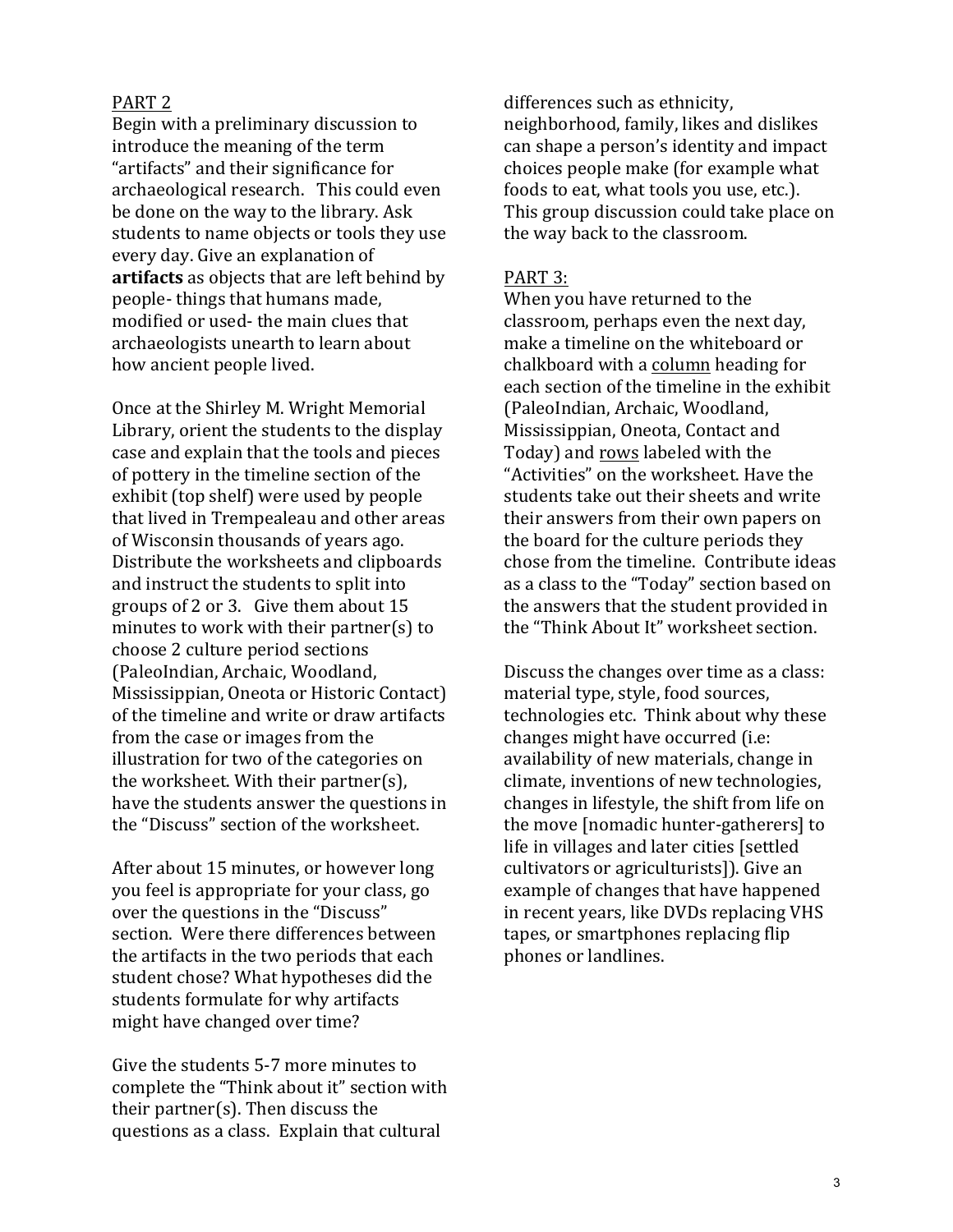#### **Wisconsin Archaeological Timeline Scavenger Hunt:**

**Name: \_\_\_\_\_\_\_\_\_\_\_\_\_\_\_\_\_\_\_\_\_\_\_\_\_\_\_\_\_\_\_\_\_\_\_\_\_\_\_\_\_\_\_\_\_\_\_\_\_\_**

*Stand* in front of the display case in the library. Look at the illustration and objects in the timeline (on the *top* shelf). Choose two time periods from the timeline. Write in the culture name (ie: PaleoIndian, Archaic, *Woodland, Mississippian, Oneota, Contact) and date, and record the diet, tools and materials that were used by people from those periods in the table below.* 

| Write each<br>culture name to<br>the right                            |  |
|-----------------------------------------------------------------------|--|
| What did they<br>eat?                                                 |  |
| What <b>tools</b> did<br>they use (for<br>example to<br>hunt)?        |  |
| What materials<br>did they use to<br>make tools?                      |  |
| Are there any<br>new inventions<br>or technologies<br>in this period? |  |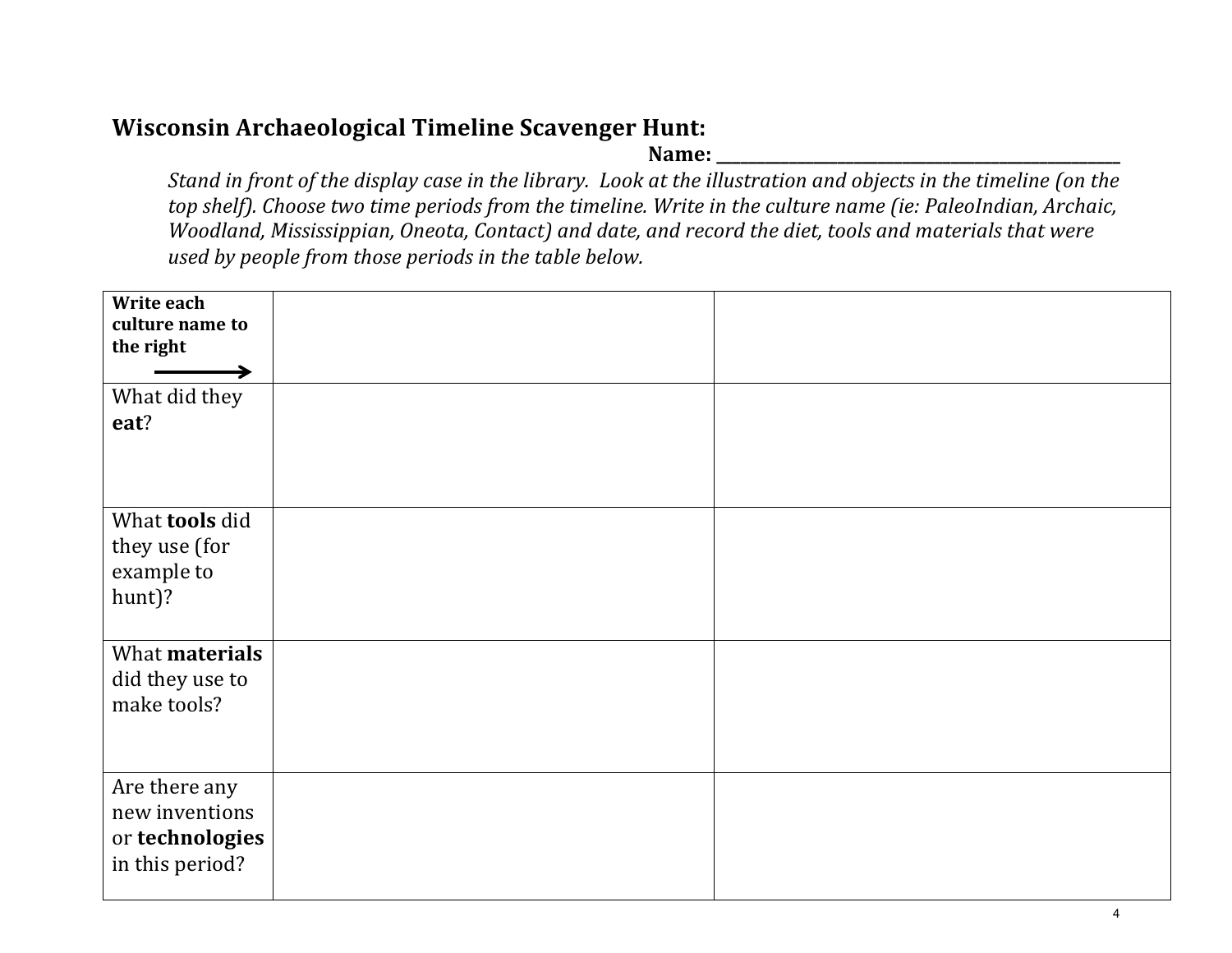#### **Discuss:**

*Compare the differences in artifacts that you recorded. Did the objects change through time? In what ways?* 

\_\_\_\_\_\_\_\_\_\_\_\_\_\_\_\_\_\_\_\_\_\_\_\_\_\_\_\_\_\_\_\_\_\_\_\_\_\_\_\_\_\_\_\_\_\_\_\_\_\_\_\_\_\_\_\_\_\_\_\_\_\_\_\_\_\_\_\_\_\_\_\_\_\_\_\_\_\_\_\_\_\_\_\_\_\_\_\_\_\_\_\_\_\_\_\_\_\_\_\_\_\_\_\_\_\_\_\_\_\_\_\_\_\_\_\_\_\_\_\_\_\_\_\_ \_\_\_\_\_\_\_\_\_\_\_\_\_\_\_\_\_\_\_\_\_\_\_\_\_\_\_\_\_\_\_\_\_\_\_\_\_\_\_\_\_\_\_\_\_\_\_\_\_\_\_\_\_\_\_\_\_\_\_\_\_\_\_\_\_\_\_\_\_\_\_\_\_\_\_\_\_\_\_\_\_\_\_\_\_\_\_\_\_\_\_\_\_\_\_\_\_\_\_\_\_\_\_\_\_\_\_\_\_\_\_\_\_\_\_\_\_\_\_\_\_\_\_\_ \_\_\_\_\_\_\_\_\_\_\_\_\_\_\_\_\_\_\_\_\_\_\_\_\_\_\_\_\_\_\_\_\_\_\_\_\_\_\_\_\_\_\_\_\_\_\_\_\_\_\_\_\_\_\_\_\_\_\_\_\_\_\_\_\_\_\_\_\_\_\_\_\_\_\_\_\_\_\_\_\_\_\_\_\_\_\_\_\_\_\_\_\_\_\_\_\_\_\_\_\_\_\_\_\_\_\_\_\_\_\_\_\_\_\_\_\_\_\_\_\_\_\_\_

\_\_\_\_\_\_\_\_\_\_\_\_\_\_\_\_\_\_\_\_\_\_\_\_\_\_\_\_\_\_\_\_\_\_\_\_\_\_\_\_\_\_\_\_\_\_\_\_\_\_\_\_\_\_\_\_\_\_\_\_\_\_\_\_\_\_\_\_\_\_\_\_\_\_\_\_\_\_\_\_\_\_\_\_\_\_\_\_\_\_\_\_\_\_\_\_\_\_\_\_\_\_\_\_\_\_\_\_\_\_\_\_\_\_\_\_\_\_\_\_\_\_\_\_ \_\_\_\_\_\_\_\_\_\_\_\_\_\_\_\_\_\_\_\_\_\_\_\_\_\_\_\_\_\_\_\_\_\_\_\_\_\_\_\_\_\_\_\_\_\_\_\_\_\_\_\_\_\_\_\_\_\_\_\_\_\_\_\_\_\_\_\_\_\_\_\_\_\_\_\_\_\_\_\_\_\_\_\_\_\_\_\_\_\_\_\_\_\_\_\_\_\_\_\_\_\_\_\_\_\_\_\_\_\_\_\_\_\_\_\_\_\_\_\_\_\_\_\_ \_\_\_\_\_\_\_\_\_\_\_\_\_\_\_\_\_\_\_\_\_\_\_\_\_\_\_\_\_\_\_\_\_\_\_\_\_\_\_\_\_\_\_\_\_\_\_\_\_\_\_\_\_\_\_\_\_\_\_\_\_\_\_\_\_\_\_\_\_\_\_\_\_\_\_\_\_\_\_\_\_\_\_\_\_\_\_\_\_\_\_\_\_\_\_\_\_\_\_\_\_\_\_\_\_\_\_\_\_\_\_\_\_\_\_\_\_\_\_\_\_\_\_\_

*Why* do you think the objects people used might have changed through time?

#### **Think about it:**

*In some ways ancient people were just like you! They cooked, ate, stored food, and wore clothing. Share* some of the objects or tools you use in your life to do the following tasks:

| What do you          | What new      |
|----------------------|---------------|
| eat?                 | technologies  |
|                      | do you use in |
|                      | your daily    |
|                      | life?         |
| What <b>tools</b> do | From what     |
| you use?             | materials     |
|                      | are these     |
|                      | tools made?   |

*Discuss* with a partner the objects you chose for these activities. Compare the objects you chose to your *partner's. Are they all the same?\_\_\_\_\_\_\_\_\_\_\_\_\_\_\_\_\_\_\_\_\_\_\_\_\_\_\_\_\_\_\_\_\_\_\_\_\_\_\_\_\_\_\_\_\_\_\_\_\_\_\_\_\_\_\_\_\_\_\_\_\_\_\_\_\_\_\_\_\_\_\_\_\_\_\_\_\_\_\_\_\_\_\_\_\_\_\_*

*People from different places, cultures, and backgrounds often use different tools to do the same types of activities. What are some reasons the things you use might be different from other students?* 

*\_\_\_\_\_\_\_\_\_\_\_\_\_\_\_\_\_\_\_\_\_\_\_\_\_\_\_\_\_\_\_\_\_\_\_\_\_\_\_\_\_\_\_\_\_\_\_\_\_\_\_\_\_\_\_\_\_\_\_\_\_\_\_\_\_\_\_\_\_\_\_\_\_\_\_\_\_\_\_\_\_\_\_\_\_\_\_*